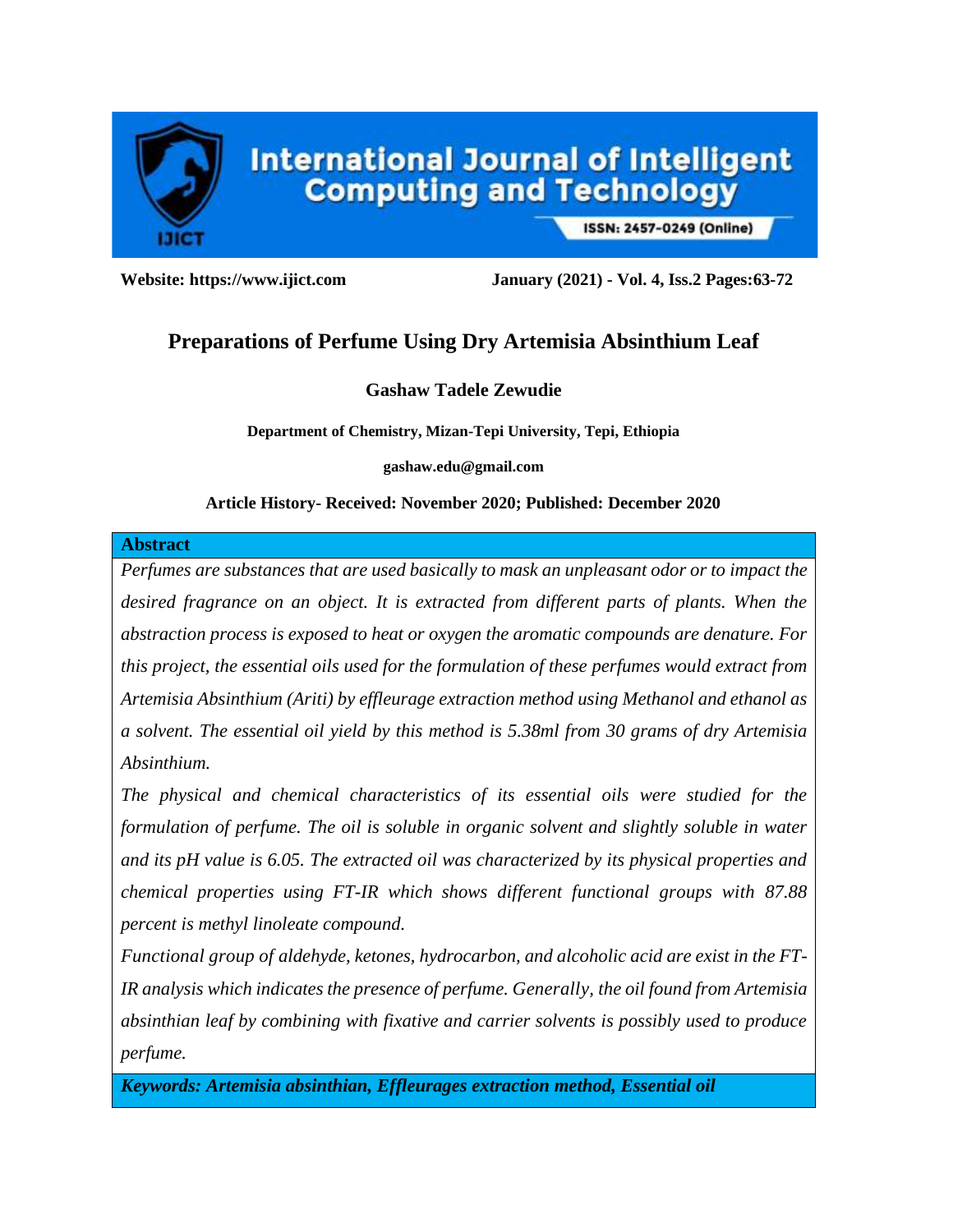## **1. INTRODUCTION**

In the history of human being peoples have been attempted to increase their own odor by using perfume which rivals nature's pleasant smells and uses of scents, aroma, and fragrance for many centuries [1]. Perfumes are used to mask body odor and are used to make people feel good. It can be produced naturally or synthetically to apply the skin and clothing to put in cleaners and cosmetics or scent the air. Due to the difference in body chemistry, temperature, and body odors, no perfume will smell the same on any two people [2].

Many plants distributed throughout the world contain a group of odiferous, fragrance, and only products that are highly volatiles organic substance collectively known as essential oils [3].The oil may be combinations of fragrant, volatile compounds with aromatic plant material depend on plants oil type [4, 5]. Essential oil can be used directly as perfume by robbing the oil on the skin, cloth or any other materials. It is usually stored in a bottle different from spraying bottle where it can be applied without been sprayed because of its viscosity. Each plant species originated in certain regions of the world with particular environmental conditions and neighboring fauna and flora [6].

Therefore, perfume can be prepared from the essential oil of plants. It is a complex mixture of aldehyde, ketones, hydrocarbon, alcoholic acid, and other short-chain esters [7]. The reason why a perfume may lose its fragrance faster than normal is because only a little amount of fixative was used when preparing the perfume. They are used to support the primary scent by bolstering it. Many resins, wood scents, and bases are used as fixatives. There are various types of plant species in Ethiopia which used to produce perfume among these Artemisia Absinthium is the most commonly known [8]. It is a species of warm wood native to Mediterranean countries typically found growing in dray west place such as rod sides, preferring a nitrogen-rich stony and hence loss soil, the plant growth naturally in the northern and central part of Ethiopia [9]. Artemisia Absinthium plant (locally, called "ariti or nechire") is grows around Yeky woreda specifically Tepi town. However, studies on perfume at this plant especially in the south nation and nationality region of Ethiopia are less. Due to soil chemistry, geographical difference, soil type, weather condition, etc. differences in place to place I was interested to do this project.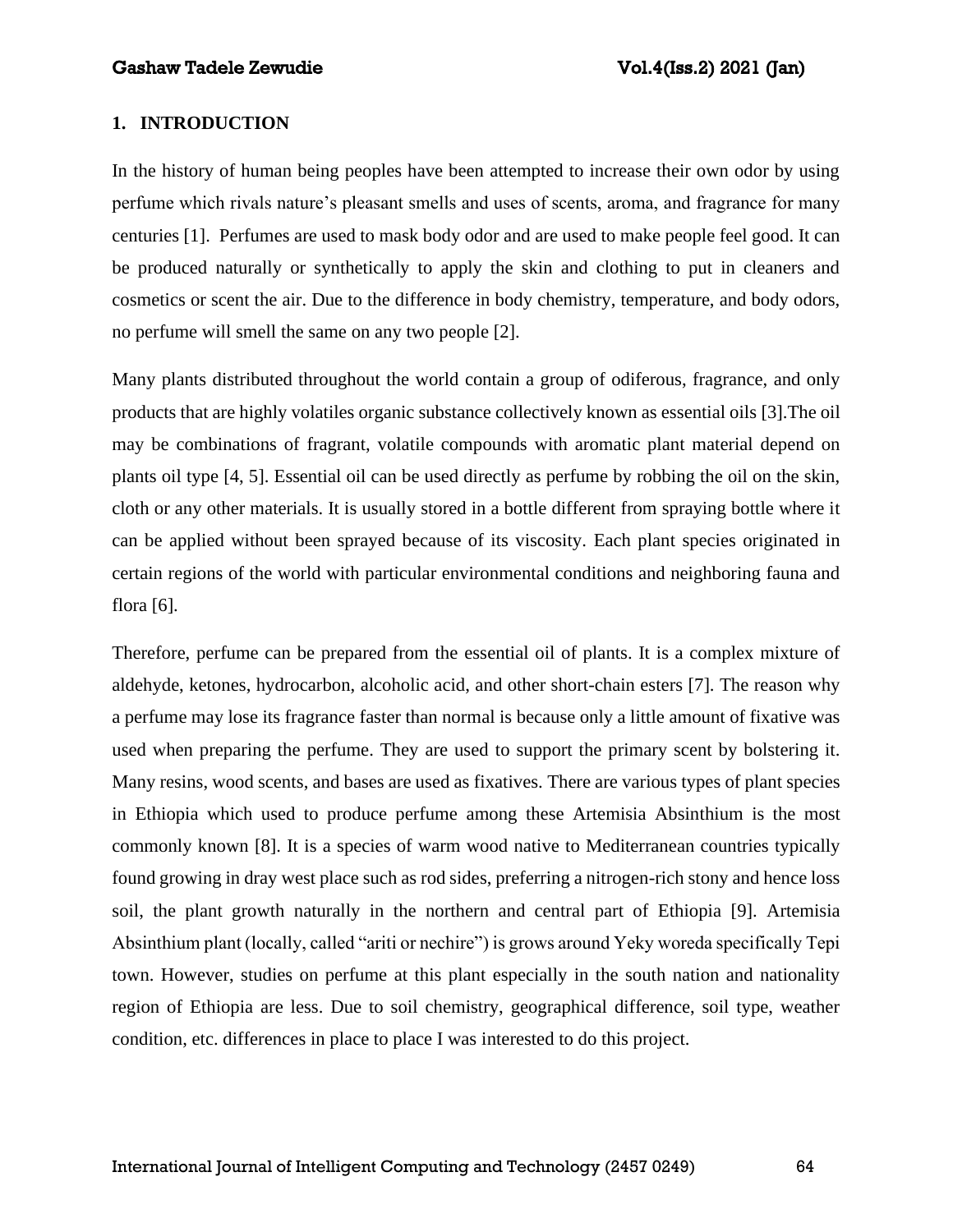In this project, the core aim is to prepare perfume from Artemisia Absinthium by applying the Enfleurage extraction method. Mostly in Ethiopia perfume cannot produce for domestic use rather imported from neighboring countries (Sudan) and Arabs. Producing perfumes in the homeland is an available option to decrease a shortage of perfume products, foreign currency, and import rather it can increase export product standards besides job creations. Therefore this project work is interested in making perfume from Artemisia Absinthium leaves.

# **2. MATERIALS AND METHODS**

# **2.1. Chemicals and Equipment's**

All reagents and standards used in the study were analytical grades. Methanol and ethanol are added to the fragrance or essential oils as a primary solvent to reduce the strays of the oils and as the vehicle through which the perfume can come out like smoke. Fixatives are used to lower the degree of evaporation of the fragrance of essential oils. Sunflower oil is also used to abstract the oil by like dissolve like principle. The equipment's used for the experimental work was an Iron stand, 250 ml separation funnel, 250 ml and 200 ml beaker, Electronics weighting balance, Mortar and pastel, 500 ml round bottom flask, Electric heater, and Perfume bottle.

## **2.2. Sample Collection**

*Artemisia Absinthium* leaves (Local name, Ariti) were collected from around Tepi town, in Yeky wereda south nation and nationality regional states, Ethiopia and transported to Mizan Tepi University Tepi campus with polyethylene bottle.

## **2.3. Pre -Treatment of** *Artemisia Absinthium*

First, the collected plant part was washed with tap water to remove dust and other contaminations. The moisture was removed by dry air at room temperature in a dust-free environment.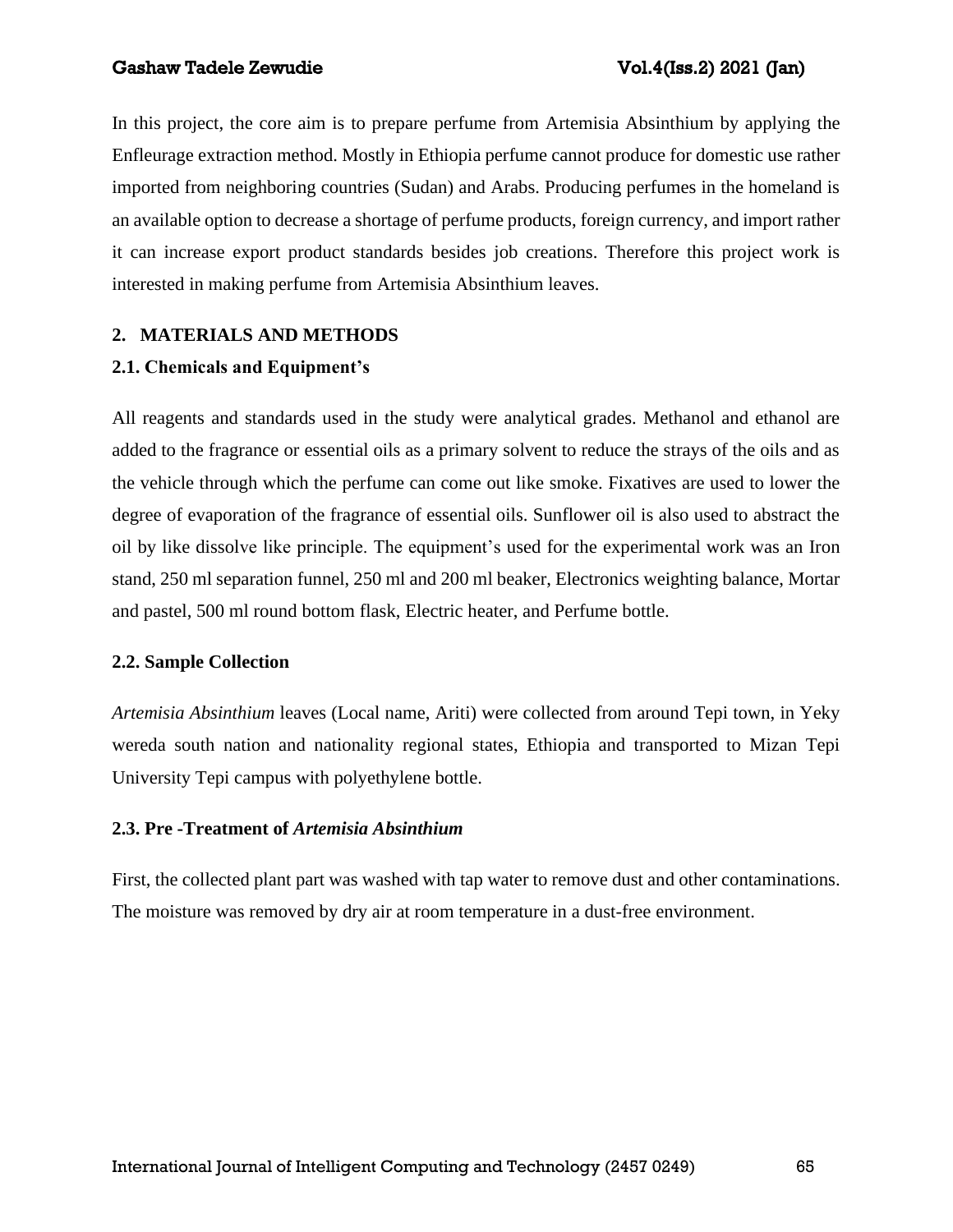



# **2.4.Sample Preparation**

The dry *Artemisia Absinthium* would be pulverized into fine powder by using mortar and pestle to increase surface area.



*Fig 2 Flow diagram of perfume extraction and formulation*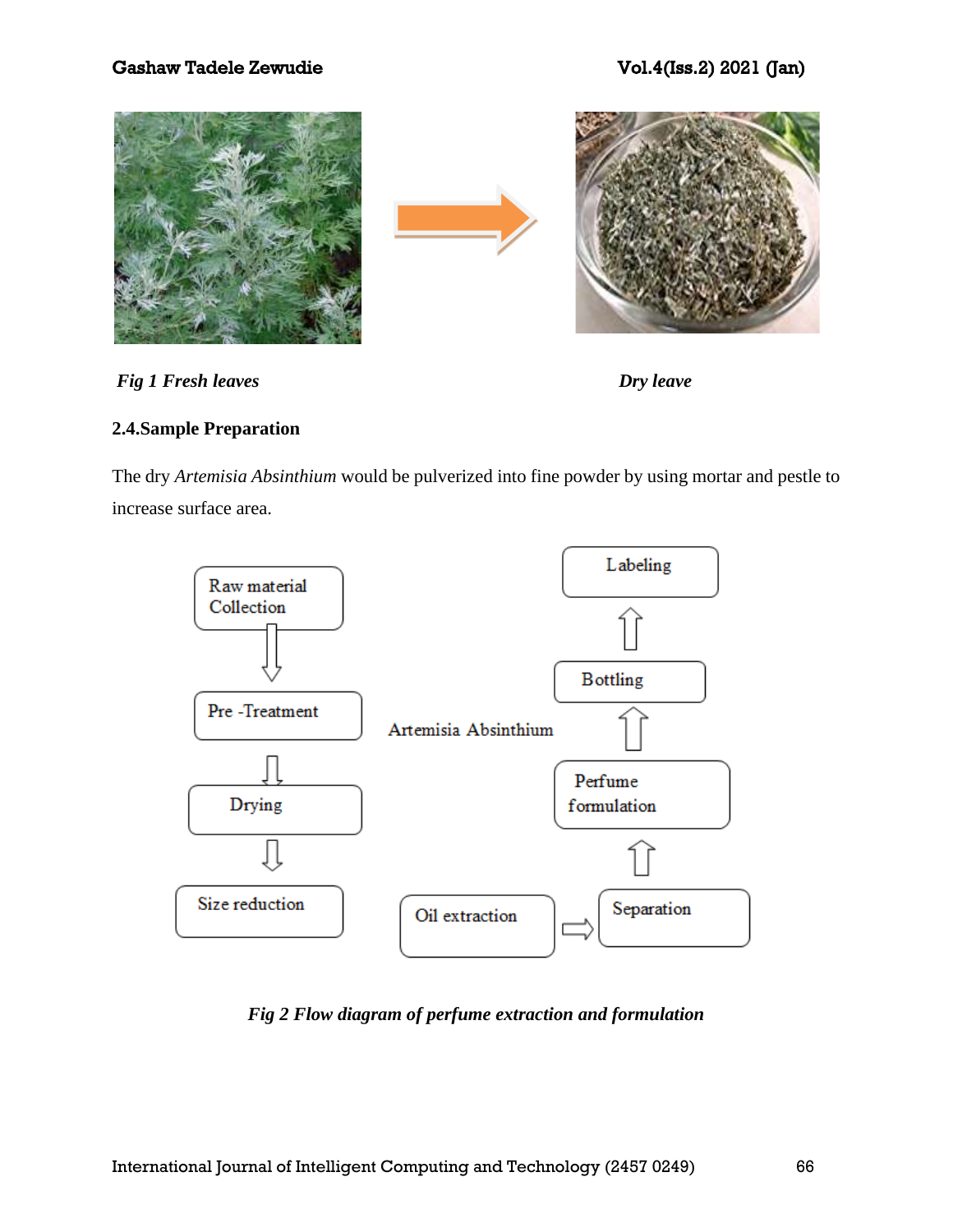# **2.5. Enfleurage method description**

The enfleurage method is one of the extraction techniques used to remove the essential oils **[10]**. A solvent most of the time alcohol is then added which separates the essential oil from the fatty substance. The alcohol will then evaporate leaving only the essential oil. The extraction techniques were employed to capture the true odor of the most delicate flowers. The yield of essential oil using the enfleurage method, from the flowers is better than volatile solvents or distillation **[11]**.

# **2.6.Experimental Procedure of essential oil extraction**

A sample of 30 grams was placed in a 500ml round bottom flask and 200ml of sunflower oil was warmed at 70 degrees Celsius, and then it was poured into a 500ml round bottom flask which contained the sample. Soon after the flask was covered by aluminum foil and was shaken. Then it was allowed for 48 hrs at room temperature.



*Fig 3 Soaking of oil for two days (48 hrs)*

# **2.7. Separation of essential oil**

After 48 hours the oil was poured out from the residue and separates it with decantation then 300ml of ethanol was added into the extracted oil. The mixture was separated using a separator funnel and the upper portion which contained ethanol and essential oil was placed on an electric heater at  $78^{\circ}$ C. The alcohol was vaporized finally, the essential oil was remaining and weighed.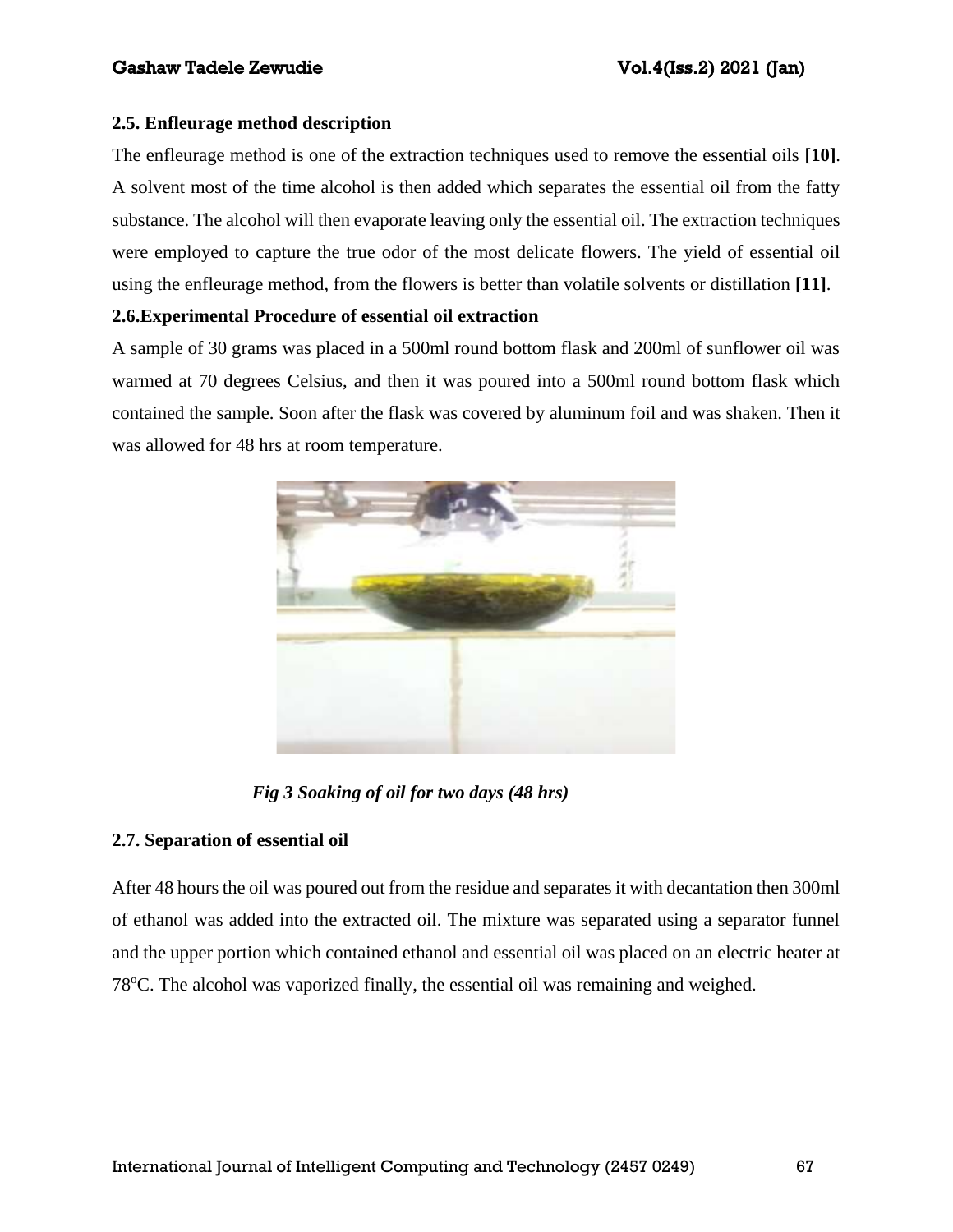

*Fig 4 Separation of oil in separator funnel*

# **2.8. The solubility of Artemisia Absinthium Oil**

The solubility of Artemisia Absinthium oil was seen by adding 10ml of a sample into 20ml of alcohol and water in the different beaker.

# **2.9. Determination of pH Value**

25ml of the oil sample was poured into a clean dry 50ml beaker and a pH meter was used to determine the pH value of the oil at room temperature. The pH electrode was standardized with a buffer solution and the electrode was immersed in the sample and the pH value was read and record [12].

# **2.10. IR analysis**

IR spectroscopy is an instrument used to characterization gas, liquid, and solid samples. Material containing a sample blended with NaCl, KBr must be transparent to the IR radiation [13]. A spoonful of the sample was blended with a purified potassium bromide to abolish scattering effects from large crystals. These fine particles of mixtures are pressed in a mechanical press to form a shining pellet through which the beam of the spectrometer can pass. After preparing the sample by adjusting the IR instrument the sample was analyzed.

# **2.11. Preparation of perfume from prepared essential oil**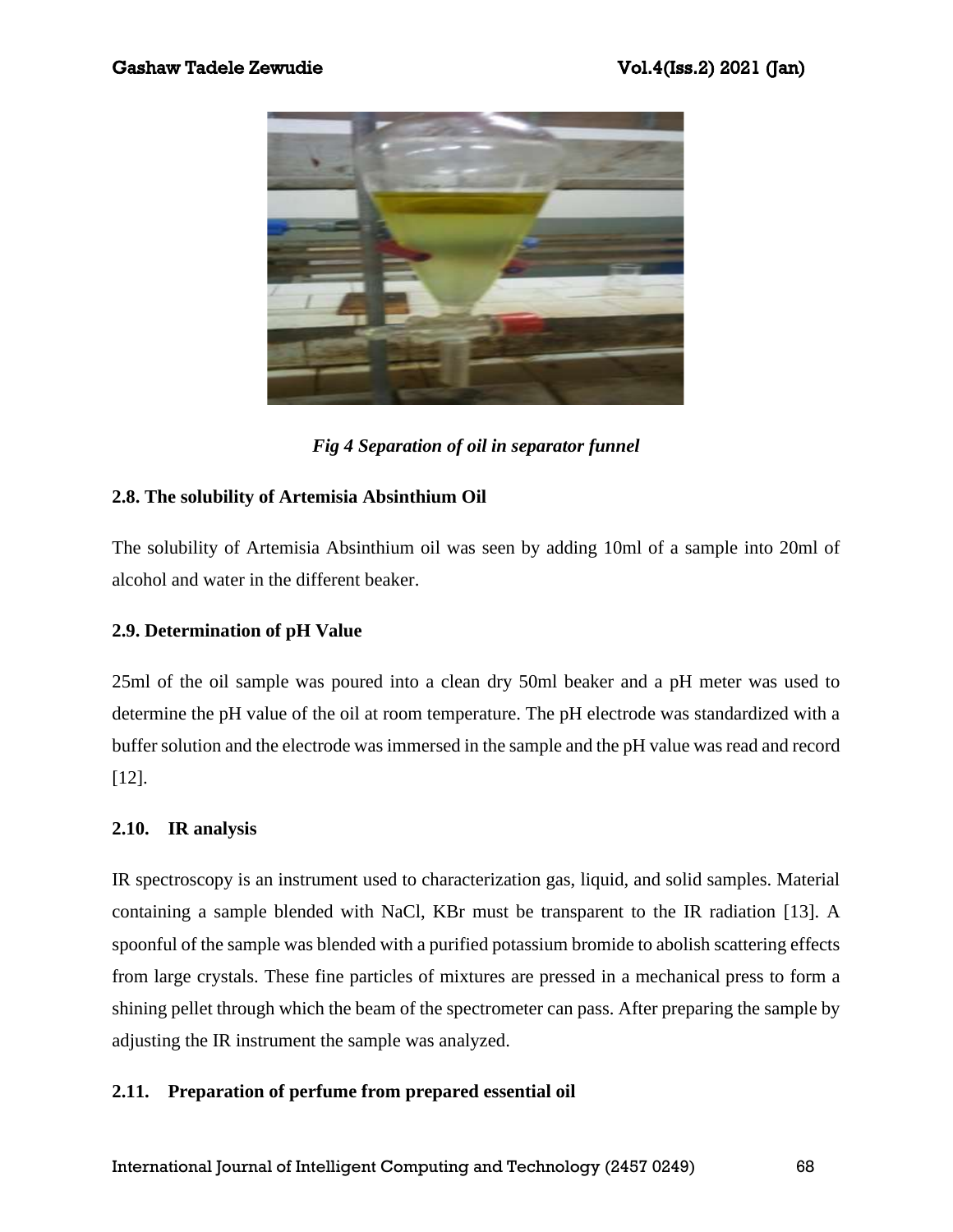6 ml of the extracted essential oil was measured and poured into a 50ml beaker containing a carrier solvent of 3 ml methanol and it was shaken by a shaker. 10ml fixative was added into a beaker which contained the mixture to improve the longevity of the perfume and then the mixture was shaken.

The mixture was poured into a black bottle then it was placed in the dark area to concentrate the perfume for three weeks. Finally, it was filled in a bottle of perfume. Sensory attributes such as color, aroma, and overall acceptability of the perfume were examined.

# **3. RESULTS AND DISCUSSION**

# **3.1. Physical properties of the extracted essential oil**

**Density:** the density value of essential oil was 0.83g/ml. This indicates that the oil of the extracted Artemisia absinthium leaf is rich in a complex composition.

**Color and Smell:** the essential oil was noted as orange liquid with a strong aromatic fragrance. This result was similar to that reported from Iran. However, this extracted oil was somewhat contrasting the color of Artemisia absinthium oil obtained from Mekelle which is dark blue opaque, and from Tajikistan blue and dark blue liquid.

**Solubility:** freshly extracted essential oil is very slightly soluble in water and soluble in common organic solvents. These show that the extracted oil might be slightly polar behavior.

| Trial | $PH$ value | Average |
|-------|------------|---------|
|       | 5.95       |         |
|       | 6.08       | 6.05    |
|       | 6.12       |         |

*Table 1: P<sup>H</sup> Value of the extracted Oil*

P<sup>H</sup> value of the extracted oil was determined by the pH electrode as measuring experimental procedures were stated in section 2.9. The average pH or acidic basic value of the oil was 6.05. Therefore, the pH of Artemisia absinthium oil was 6.05 which are slightly neutral. In preparation of skin and hair care materials, the preferable pH value range is 3.5 – 6.5 **[14]**. So, the obtained pH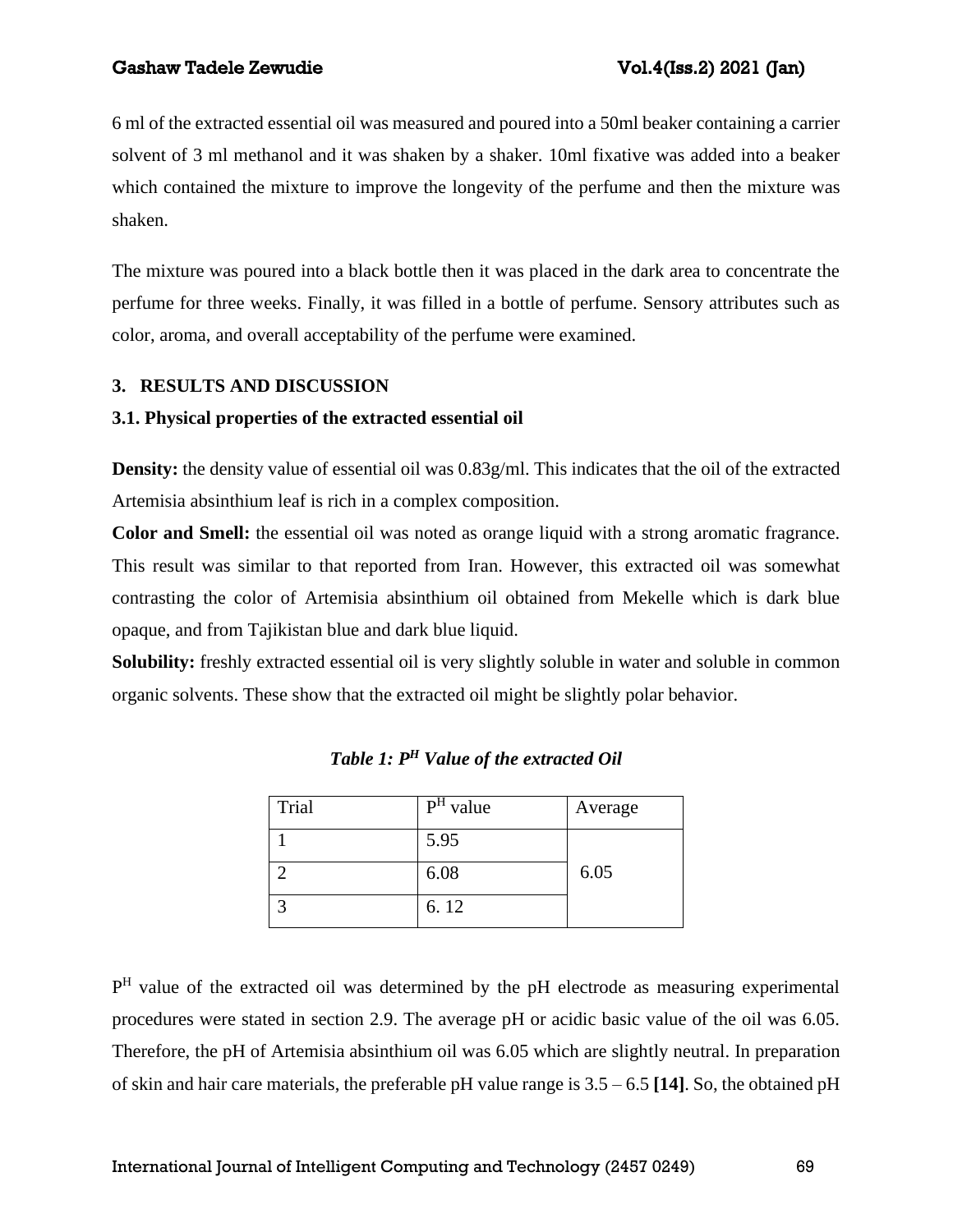value of Artemisia absinthium oil is in the range to be used in producing cosmetic materials and commercially recommended.

# **3.2. FT-IR Spectral Analysis**



*Fig 5 FT-IR spectra Analysis of oil*

|  |  |  | Table 2 FT-IR results interpretation |
|--|--|--|--------------------------------------|
|--|--|--|--------------------------------------|

| Wave no. $(cm^{-1})$ | <b>B</b> ond           |                           | Experimental Functional group |
|----------------------|------------------------|---------------------------|-------------------------------|
|                      |                        | results                   |                               |
| 2900-2750            | C-H stretching         | $2876$ cm <sup>-1</sup>   | Aldehydes                     |
| 1750-1720            | $C=O$ stretching       | $1749.7$ cm <sup>-1</sup> | Aliphatic aldehyde            |
| 1720-1700            | $C=O$ stretching       | 1749.7cm-1                | Aliphatic ketone              |
| 1470-1450            | C-H bend               | $1423$ cm <sup>-1</sup>   | Alkanes                       |
| 1320-1000            | C-O stretch            | $1126$ cm <sup>-1</sup>   | Alcohols, Carboxylic          |
|                      |                        |                           | Acids, Esters, Ethers         |
| 700-610              | -C(triple bond) C-H:C- | $604 \text{cm}^{-1}$      | Alkynes                       |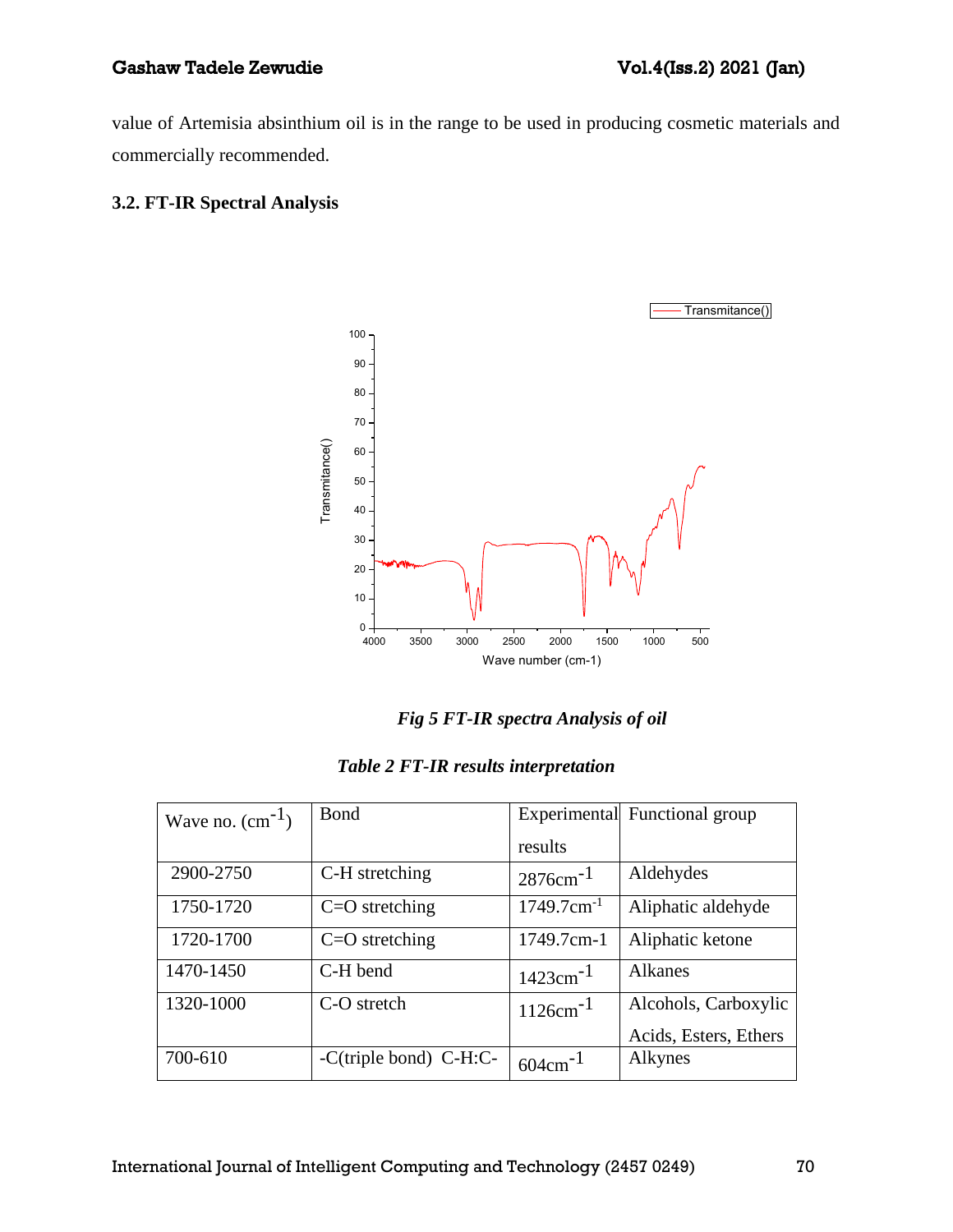From the experimental results of FT-IR, interpretations the sample of Artemisia Absinthium oil around 87.88 percent is methyl linoleate compound. The FT-IR spectral analysis of extracted oil showed that the presence different functional groups among these aldehydes, ketone, alkane and acidic functional groups in the wavenumber range of 3000-500cm<sup>-1</sup>. This shows that extracted oil is rich in perfume. The oil possibly acidic property since the presence of acidic functional group in it and also its  $p<sup>H</sup>$  value was 6.05 in this study. Therefore as we tried to describe the solubility properties of Artemisia Absinthium oil results were by the presence of such compounds.

Even though the color of extract oil obtained results were somehow different in color as compared to other literature and similar with some other literature results. In this project, the prepared perfume has the perfumery power to impart a pleasant and suitable odor. In addition, the product was incorporated with other fragrance or perfume based on an individual's preference to obtain the different Oder since perfume is never the same to different individuals. In this regard, Artemisia Absinthium oil could possibly help full and preferable to develop the different Oder in combination with other aromatic fragrance.

#### **CONCLUSION**

The ultimate objectives of this project are the production of perfume from dry Artemisia Absinthium leaves as a primary extraction of oil from the leaves. Moreover, the oil obtained from the dry Artemisia Absinthium leaves a comparatively very good and attractive aromatic smell. Based on the results of this investigation, it can be decided that my result in this study showed that orange liquid oil. The amount of oil extracted from 30g of dry mashed Artemisia Absinthium is 5.7 ml which is in line with other recorded literature results. The fragrance obtained has a good aroma. The physical and chemical properties are in line with other literature. Generally, the Artemisia Absinthium leaves have good perfume character according to this study.

## **ACKNOWLEDGEMENT**

The author is thankful to the Department of chemistry, Mizan-Tepi University, College of Natural and Computational Science, Ethiopia.